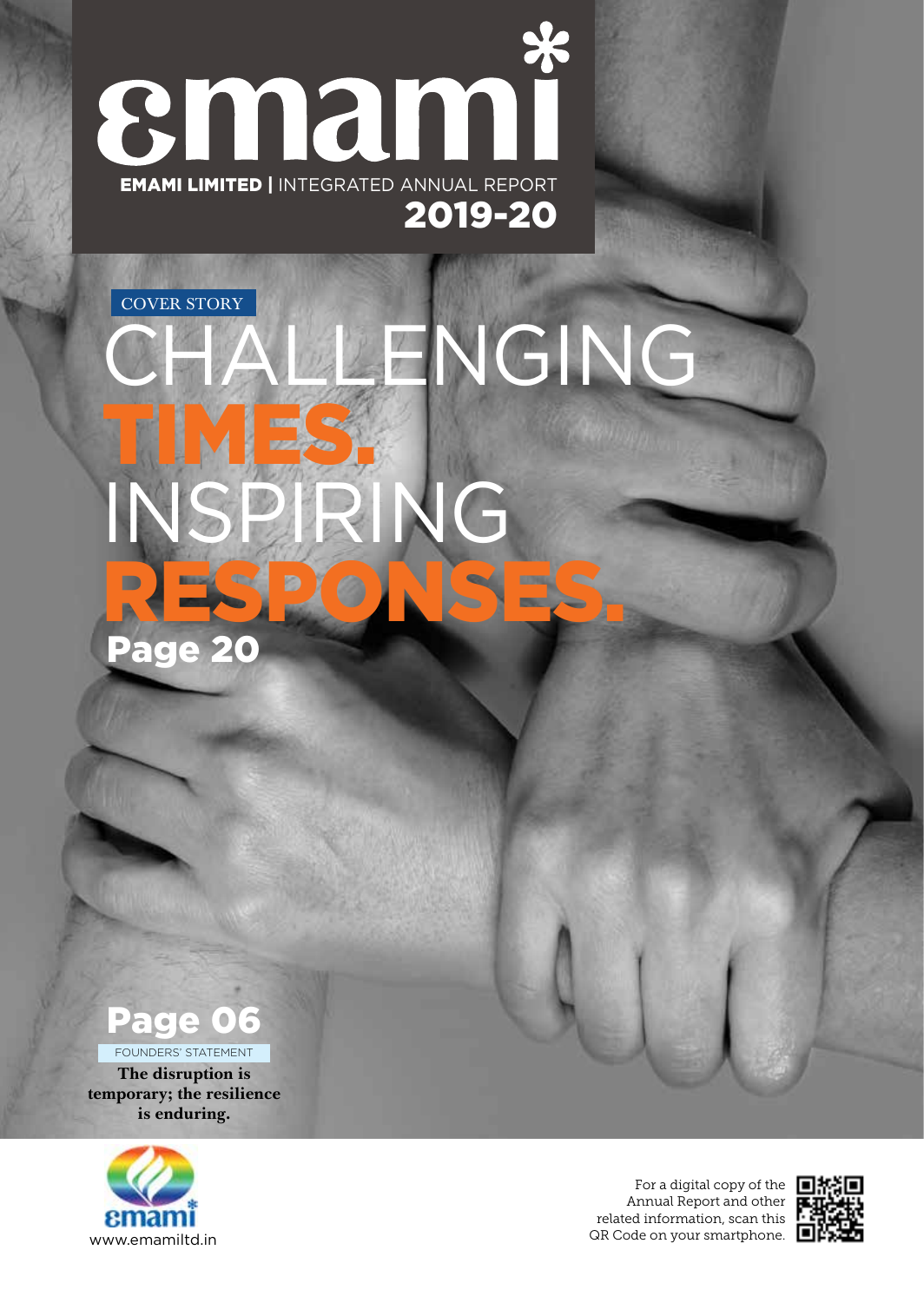## Corporate Information

#### **Chairman** R.S. Agarwal

**Managing Director** Sushil K. Goenka

**CEO- Finance, Strategy & Business Development and CFO** N.H. Bhansali

**Company Secretary & VP-Legal** A.K. Joshi

**Auditors** S.R. Batliboi & Co. LLP *Chartered Accountants*

#### **Directors**

R.S. Goenka K.N. Memani Y.P. Trivedi Rama Bijapurkar P.K. Khaitan C.K. Dhanuka S.B. Ganguly Amit Kiran Deb Debabrata Sarkar Mohan Goenka Aditya V. Agarwal Harsha V. Agarwal Priti A Sureka Prashant Goenka

#### **Our Presence**

60+ Countries | 8 Factories (including one overseas unit) 4 Regional Offices | 26 Depots. **Bankers** ICICI Bank Ltd. | HDFC Bank Ltd. HSBC Ltd. | Citi Bank N.A. DBS Bank Ltd.

#### **Registrar & Transfer Agent**

Maheswari Datamatics Private Limited, 23, R.N. Mukherjee Road, Kolkata 700 001, West Bengal, India, Tel: +91-33-2248 2248, Email: mdpldc@yahoo.com 

#### **Registered Office:**

Emami Tower, 687, Anandapur, EM Bypass, Kolkata 700 107, West Bengal, India. Tel : +91-33-6613 6264 Email: investors@emamigroup.com 

Website: www.emamiltd.in CIN: L63993WB1983PLC036030

#### Audit Committee

S.B. Ganguly, Chairman R.S. Goenka C.K. Dhanuka Amit Kiran Deb

#### Nomination and Remuneration Committee

Amit Kiran Deb, Chairman C.K. Dhanuka S.B. Ganguly

#### Risk Management Committee

R.S. Goenka, Chairman S.B. Ganguly Sushil K. Goenka Mohan Goenka Harsha V. Agarwal Priti A Sureka

#### Stakeholders' Relationship Committee

C.K. Dhanuka, Chairman S.B. Ganguly Mohan Goenka Harsha V. Agarwal Prashant Goenka

#### Corporate Social Responsibility Committee

Sushil K. Goenka, Chairman Amit Kiran Deb Mohan Goenka Harsha V. Agarwal Priti A Sureka Prashant Goenka

#### Finance Committee

R.S. Goenka, Chairman Sushil K. Goenka Mohan Goenka Aditya V. Agarwal Harsha V. Agarwal Priti A Sureka

#### Corporate Governance Committee

S.B. Ganguly, Chairman R.S. Goenka Y.P. Trivedi Amit Kiran Deb

#### Share Transfer Committee

Mohan Goenka, Chairman Aditya V. Agarwal Harsha V. Agarwal Priti A Sureka

#### Buyback Committee

R.S. Goenka, Chairman Sushil K. Goenka Mohan Goenka Harsha V. Agarwal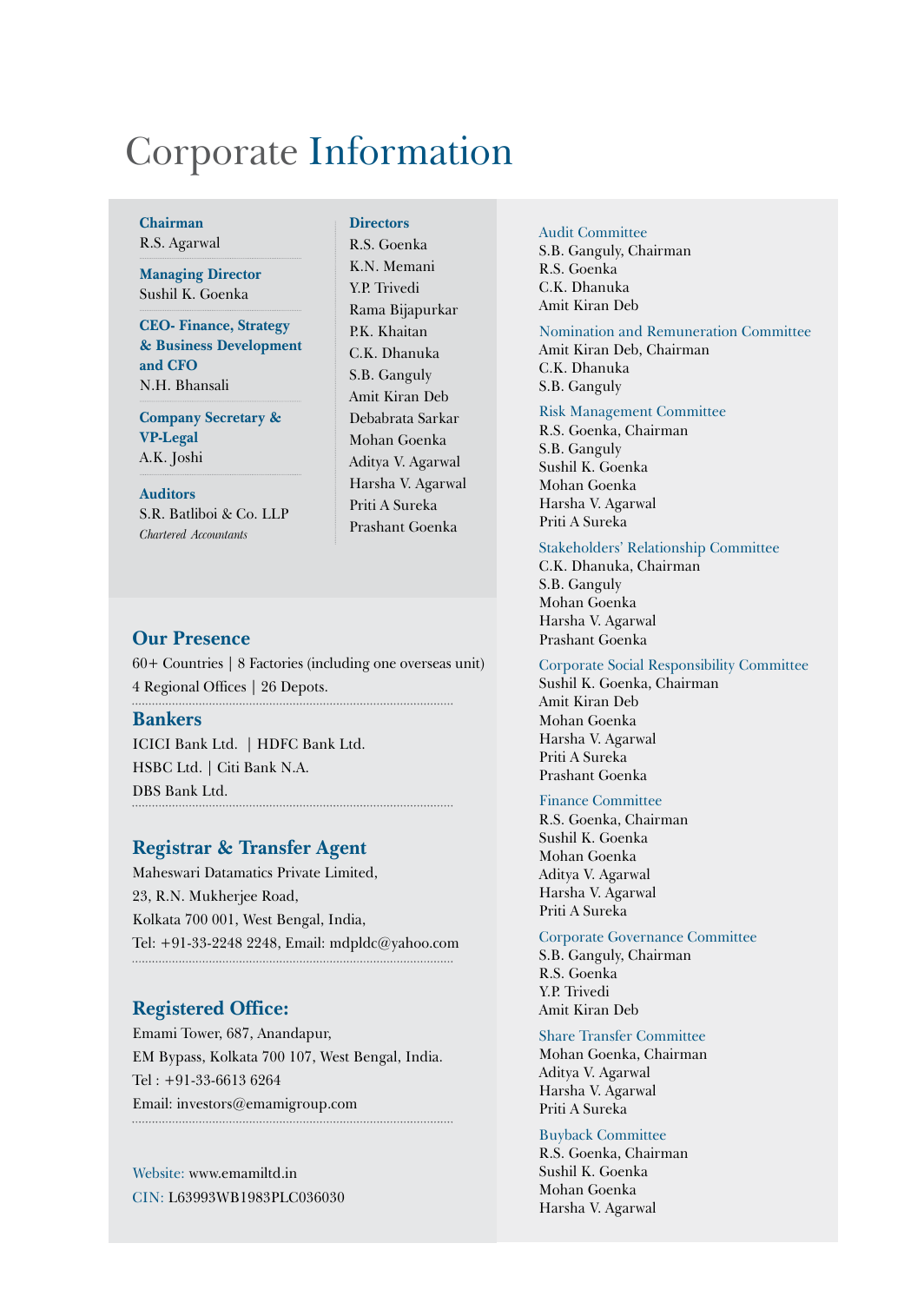## **CONTENT** EMAMI LIMITED | INTEGRATED ANNUAL REPORT 2019-20

#### FOUNDERS' STATEMENT

"The disruption is temporary; the resilience is enduring."

RS Agarwal and RS Goenka

06 Page



Emami's Corporate office in Kolkata

| 1. About the Integrated Report 02 |    |
|-----------------------------------|----|
| 2. Editor's note                  | 02 |
| 3. About Emami                    | 03 |
| 4. Founders' statement            | 06 |
| 5. Board of Directors             | 10 |
| 6. 10-year Financial Highlights   | 12 |
| 7. MD's Statement                 | 14 |
| 8. Performance strengthening      |    |
| initiatives, FY2019-20            | 18 |
| 9. Cover story                    | 20 |



Emami Ltd. Annual Report 2019-20

| MD&A and Integrated Report                           | 26-71 |
|------------------------------------------------------|-------|
| 10. MD&A and Integrated Report                       | 26    |
| 11. Integrated Report: Risk Management               | 34    |
| 12. Integrated Report: Brand Capital                 | 40    |
| 13. Integrated Report-Financial Capital              | 44    |
| 14. Integrated Report: Human Capital                 | 46    |
| 15. Integrated Report: Intellectual Capital          | 50    |
| 16. Integrated Report: Social & Relationship Capital | 54    |
| 16a. Emami's widening international footprint        | 56    |
| 16b. Emami's Modern Trade Presence                   | 58    |
| 16c. Har Nukkad pe Emami!                            | 60    |
| 17. Integrated Report- Manufacturing Capital         | 62    |
| 17a. Packaging it right!                             | 64    |
| 17b. Supply Chain Management                         | 66    |
| 18. Integrated Report - Natural Capital              | 68    |

. . . . . . . . . . . . . . . .

| <b>Brand Review</b>           | 72-83 |
|-------------------------------|-------|
| 19. Healthcare                | 72    |
| 20. Fair and Handsome         | 74    |
| 21. Pain Management           | 76    |
| 22. Navratna                  | 78    |
| 23. Kesh King                 | 80    |
| 24. BoroPlus                  | 82    |
| 25. Emami's Community Capital | 84    |
| 25. Awards and accolades      | 88    |
|                               |       |

| <b>Statutory Section</b>                    | 89-324 |
|---------------------------------------------|--------|
| Directors' Report                           |        |
| Corporate Governance<br>Report              | 138    |
| <b>Business Responsibility</b><br>Report    | 174    |
| Standalone<br><b>Financial Statements</b>   | 183    |
| Consolidated<br><b>Financial Statements</b> | ソら     |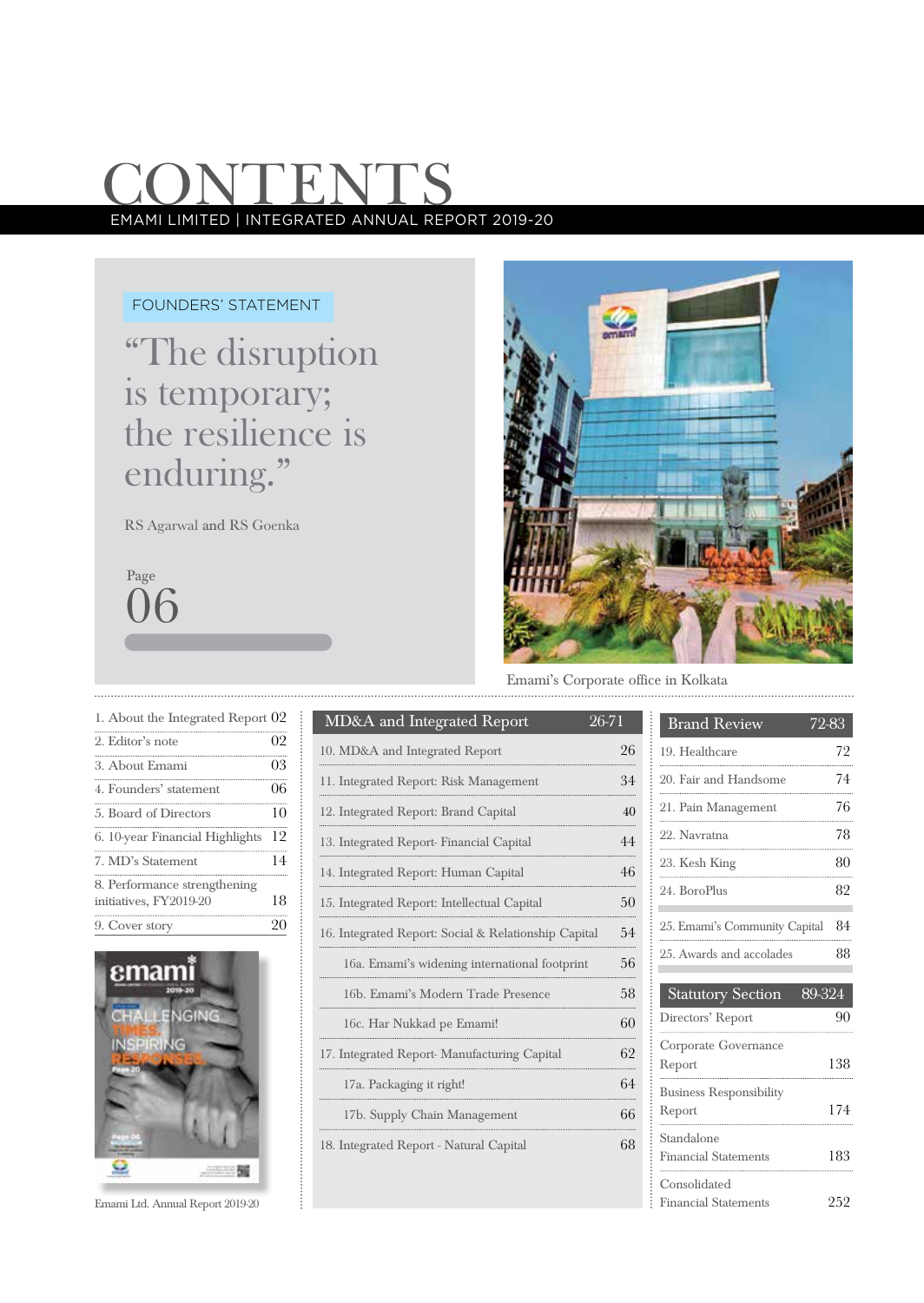#### ABOUT THE INTEGRATED REPORT THE INTEGRATED REPORT THE EDITOR'S NOTE

#### Introduction to the integrated report

The Integrated Report is a part of Emami Limited's (hereafter referred to as 'Emami') primary report to shareholders. This report reviews Emami's business model, risks, opportunities, operational and governance performance for the financial year ended 31st March, 2020.

#### Report boundary and scope

The Annual Report covers information on business operations disclosed through the six capitals enunciated by the International Integrated Reporting Council. In assessing the issues that materially impact value-creation, we have appraised beyond the financial reporting boundary to address the material interests of relevant stakeholders and address significant risks, opportunities and impacts associated with our activities over the short-term (less than 12 months), medium-term (one to three years) and long-term (beyond three years).

#### Reporting framework

The Annual Report has followed the International <IR> Framework as developed by IIRC (www. integratedreporting.org) and should be read in conjunction with the financial statements, included herein and the notes thereto. The financial and statutory data presented has been in accordance with the requirements of the Companies Act, 2013 (including the rules made thereunder), Indian Accounting Standards, Securities and Exchange Board of India (Listing Obligations and Disclosure Requirements) Regulations, 2015 and the applicable laws.

#### **Materiality**

This Report provides fair and balanced information about the relevant matters that substantively affect the Company's ability to create value including risks and opportunities or prospects. To identify material information or matters, the Company has taken a holistic perspective by regularly engaging with the various key stakeholders.

#### Assurance

The statutory auditors, M/s S.R. Batliboi & Co. LLP have provided assurance on the financial statements and the Independent Auditor's Report has duly been incorporated as part of the report.

#### Forward-looking statement

In this Annual Report, we disclosed the Company's objectives, expectations and forecasts to empower investors to take informed investment decisions. This report and other statements – written and oral – that we periodically make may be forward-looking within the meaning of applicable securities laws and regulations. We tried wherever possible to identify such statements by using words such as 'estimates', 'expects', 'projects', 'intends', 'plans', 'believes' and words of similar substance in connection with any discussion of prospective performance. Although we believe that we have been prudent in our assumptions, actual results could differ materially from those expressed in the statement. The achievement of results is subject to risks, uncertainties and inaccurate assumptions.

### Dear shareholders*,*

We present the first Integrated Annual Report of Emami Limited. We believe that the time has come to extend beyond the conventional appraisal of corporate performance. This appraisal needs to be not as much about our topline and bottom-line but all factors influencing these visible indices.

The result is that our Annual Report has analysed all factors that have translated into our sustainability: Manufacturing Capital, Natural Capital, Financial Capital, Intellectual, Social & Relationship and Human Capital. The interplay of these capitals has translated into a sustained growth in net worth and other stakeholder-centric measures. Even as the Indian economy was affected by the slowdown, Emami prioritised research, product introduction, cost optimisation, footprint expansion, direct reach and modern trade expansion and digitalisation. We believe that our business model will be more relevant in a new world facing the challenge of COVID-19 as consumers invest more in hygiene, healthcare and wellness. Emami is positioned to capitalise and resume its multi-year growth journey.

#### Editorial Board

N H Bhansali Rajesh Sharma Mahasweta Sen Arpit Shah Pritha Roy Chakrabarti

Note: All financial figures and growth data are based on Consolidated financials, unless otherwise stated. All market shares pertain to MAT December 2019 in volume terms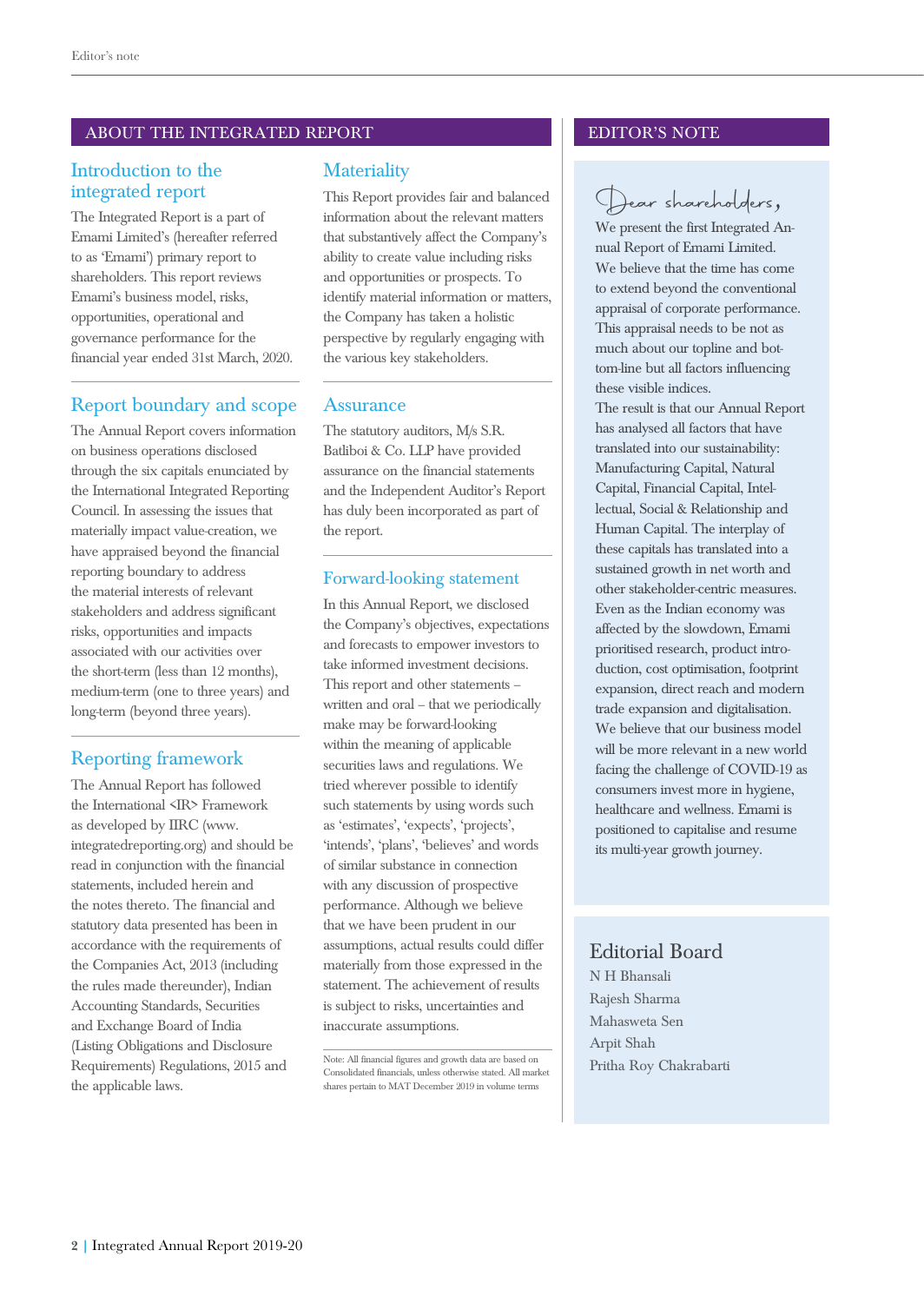### About Emami

Even as you are reading this, more than 130 Emami products would have been bought by consumers somewhere in the world.

Emami Limited is one of the most exciting Indian FMCG companies with a distinctive ayurveda focus.

The Company caters to a number of niche categories in the personal care and healthcare segments.

The Company has established a reputation for creating product categories from scratch and carving out a disproportionate share of those markets.

### Our vision: Making people healthy and beautiful, naturally



#### OUR MISSION

• To contribute whole heartedly towards the environment and society integrating all our stakeholders into the Emami family

 To make Emami synonymous with natural beauty and health in the consumers mind

 To drive growth through quality and innovation in

products and services.

 To inculcate the culture of inclusion and mutual trust with a commitment to their future, thereby developing and strengthening an emotional bond between the Company and its employees

 To uphold the principles of corporate governance

 To empower and encourage decision making ability at all levels of the organisation

#### Pedigree

- Promoted and founded by two childhood friends RS Agarwal and RS Goenka; commenced commercial operations in 1974
- Headed by the founders and the second generation promoters; supported by a team of professionals

#### Products

- Engaged in the manufacture and distribution of personal care and healthcare products (with an ayurvedic bias in most cases)
- The Company's Power Brands comprise Navratna, BoroPlus, Zandu, Fair and Handsome, Kesh King and Mentho Plus, among others.

#### Presence

 Headquartered in Kolkata, West Bengal

- Seven manufacturing units across India and one overseas unit
- 26 product storage depots across India
- 60+ countries where the Company's products are sold

 Listed on National Stock Exchange (scrip code: EMAMILTD), Bombay Stock Exchange (scrip code: 531162) and Calcutta Stock Exchange (scrip code: 018136)

We would strive...

To be part of every household in the country

To be a major player in every product category we venture into

To be one of the most respected marketers

(©) To be recognised as a global brand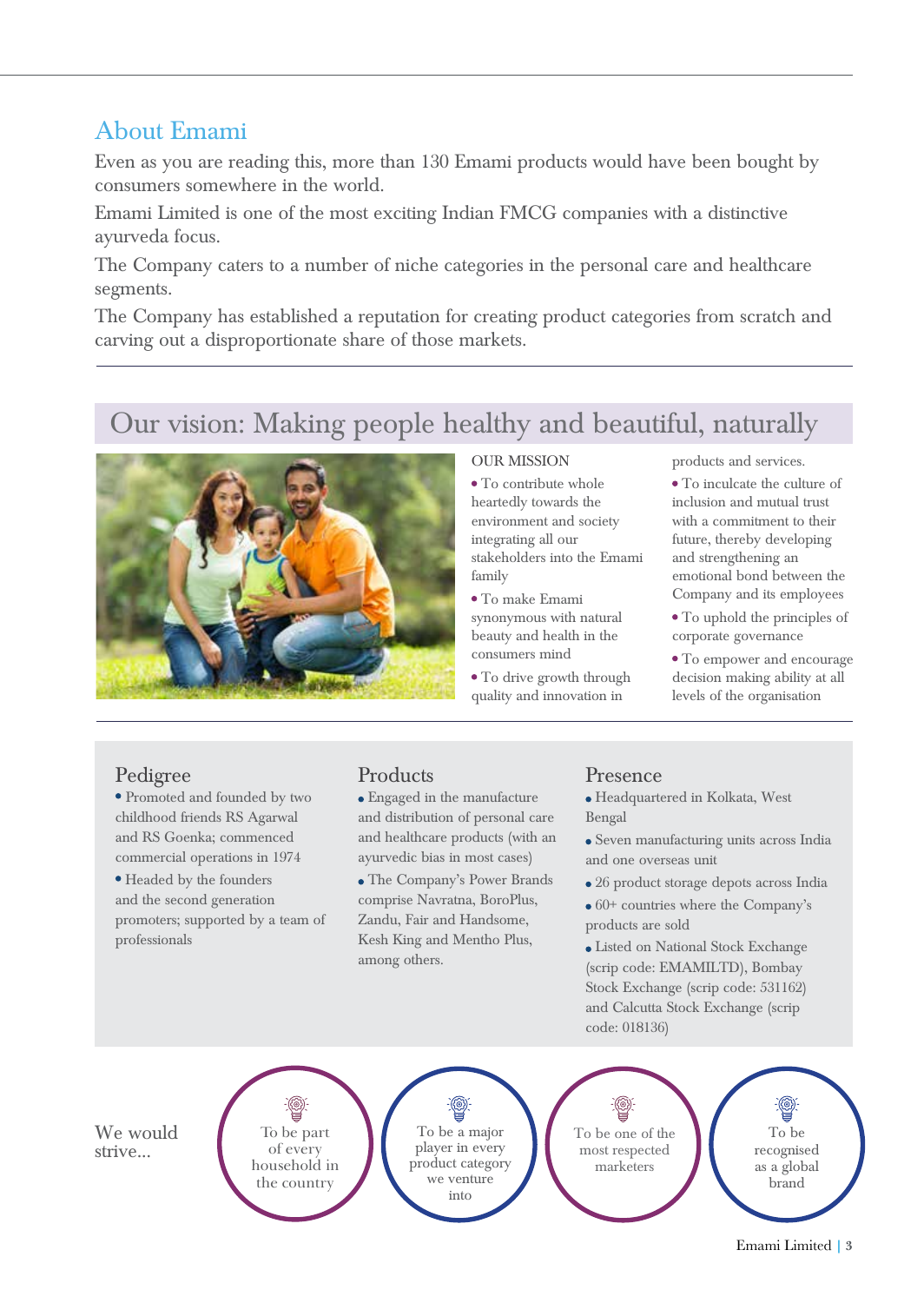## Key numbers, 2019-20

Revenue

 $2,655$   $\overline{\epsilon}$  crore

Cash Profit

 $639$   $\overline{\epsilon}$  CRORE

Gross Margin 67.0%

Cash Profit margin

 $24.1%$ 

Cash EPS  $14.1*$  EBIDTA  $691$  F CRORE

Permanent employees 3,215

EBIDTA margin 26.0%

ROCE (on Cash Profit)

31.4%

Dividend per share  $\bigcup_{\%}$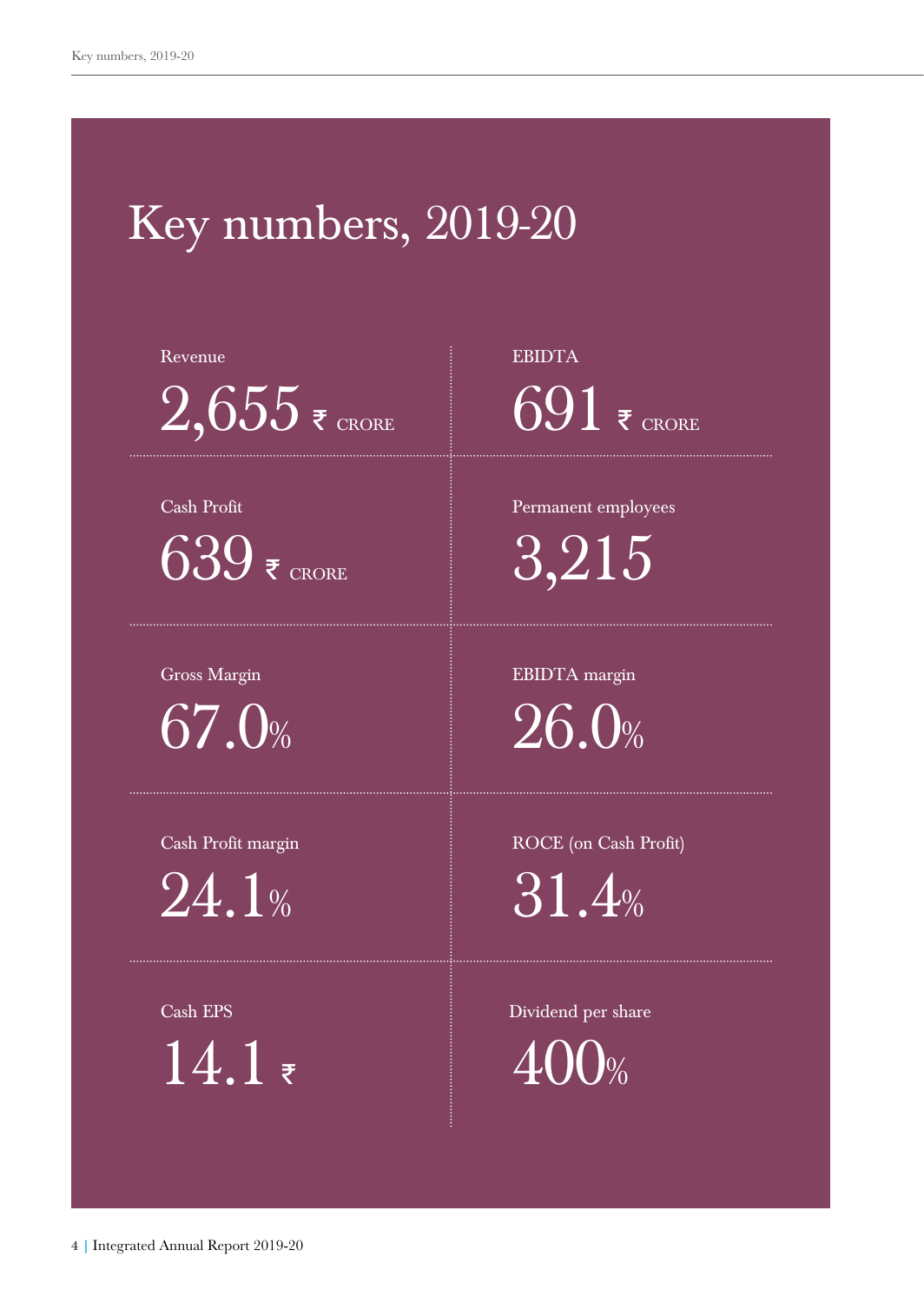## Is there a future for Emami in a world facing the challenge of COVID-19?

We believe that the rationale of our existence will only be reinforced going ahead.

Most of Emami's products are not discretionary; over the last few decades, they have become essential.

Emami's products are not about the functional; they are about the experiential.

Emami's products are not just 'products'; they cater to the senses of smell, feel, appearance, immunity and well-being.

Emami's products are not cosmetic; they address the needs of health, hygiene and immunity.

Emami will remain relevant as long as people will want to feel good about themselves and stay healthy.

RS Agarwal and RS Goenka *Founders*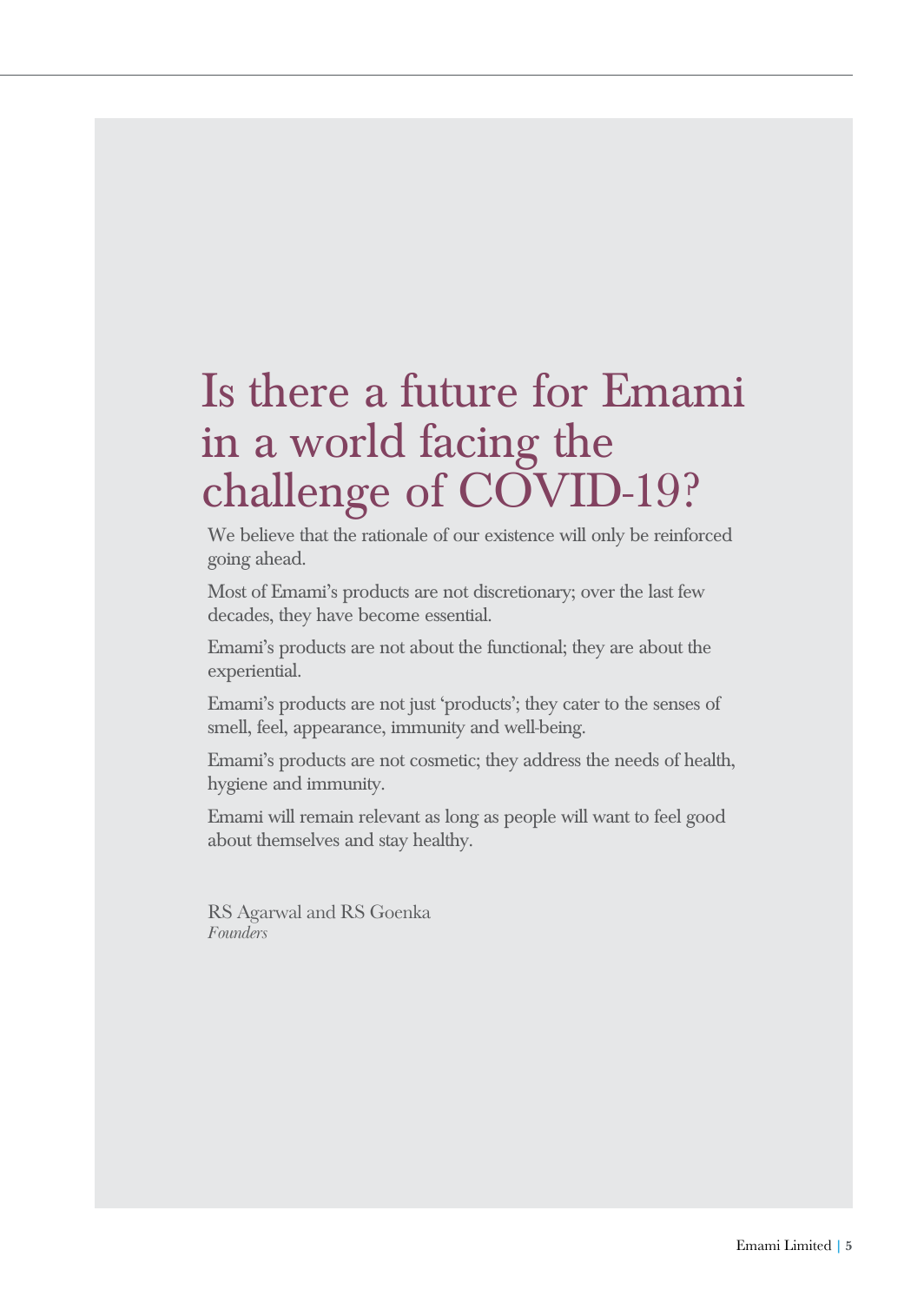

RS Agarwal (right) and RS Goenka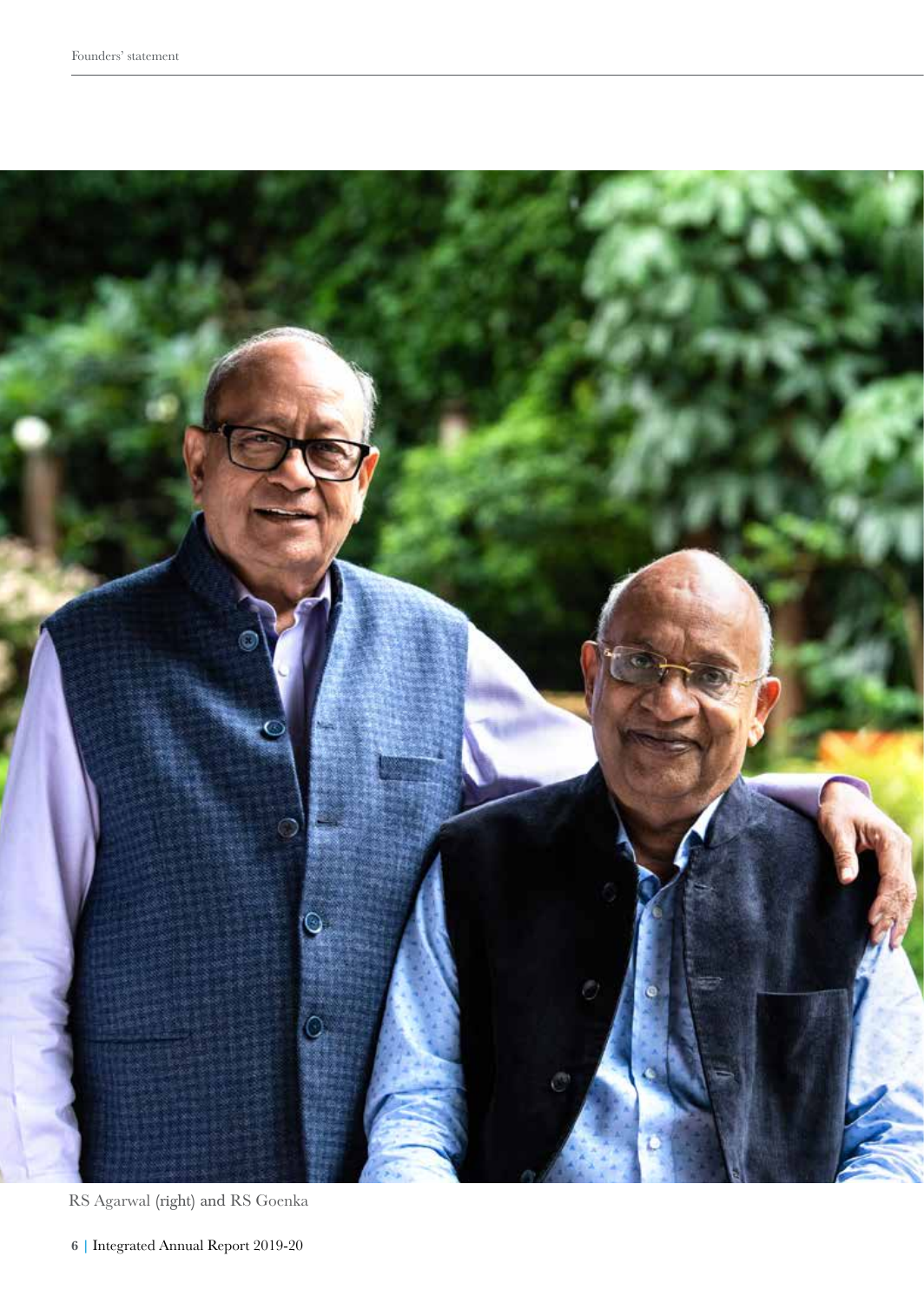#### FOUNDERS' STATEMENT

# The disruption is temporary; the resilience is enduring.

Jear shareowners.

### We are passing through one of the biggest upheavals in living memory.

The Novel Corona Virus (COVID-19) aggravated what, until the start of the last financial year, was only a cyclical slowdown. A farm sector slowdown affected rural consumption. A delayed winter affected the offtake of winte what, until the start of the last financial year, was only a cyclical slowdown. A farm sector slowdown affected rural consumption. A delayed sluggish macro-economic environment resulted in a decline in consumer spending on discretionary products.

A combination of these factors affected the performance of the FMCG sector, which reported one of the slowest growth rates in years.

This slowdown affected the performance of Emami Limited as well.

#### Challenging times. Inspiring responses

Emami belives that the disruption is temporary and resilience is permanent. Emami believes that the disruption is temporary and resilience is permanent.

At Emami, we deepened our focus, working on the pharmacological studies of ayurvedic ingredients and reinforcing their efficacy, herb effectiveness, scientific data aggregation and global product acceptance. To strengthen our research, we collaborated with government research institutions and Ministry of AYUSH to introduce researchbased products that targeted lifestyle diseases.

At Emami, we are convinced that the more sustainable companies are those that remain competitive across market cycles. In view of this, we initiated Project WOW (War on Waste) to moderate costs with the help of a global management consultancy. To enhance logistics efficiency, Emami optimised routes, reducing its carbon footprint.

At Emami, we believe that the wider the product availability, the stronger the offtake. We strengthened our distribution model by enhancing our presence across the modern trade and online retail channels to rationalise our dependence on general trade. We enhanced our direct reach, provided hand-held devices to our sales team members and strengthened our distribution coverage and analytics. In response to the growing need for modern trade formats (including e-commerce platforms), Emami launched platform-specific products and SKUs. Besides, we overhauled our global distribution channel in key geographies integrating the Creme 21 acquisition, consolidating key markets and strengthening our international business.

At Emami, we believe that sustainable companies possess strong brands that generate multi-year revenues. The Company introduced innovative brand extensions, strengthening their relevance across the seasons. Emami re-launched a number of products around improved formulations as well, generating excitement and renewed